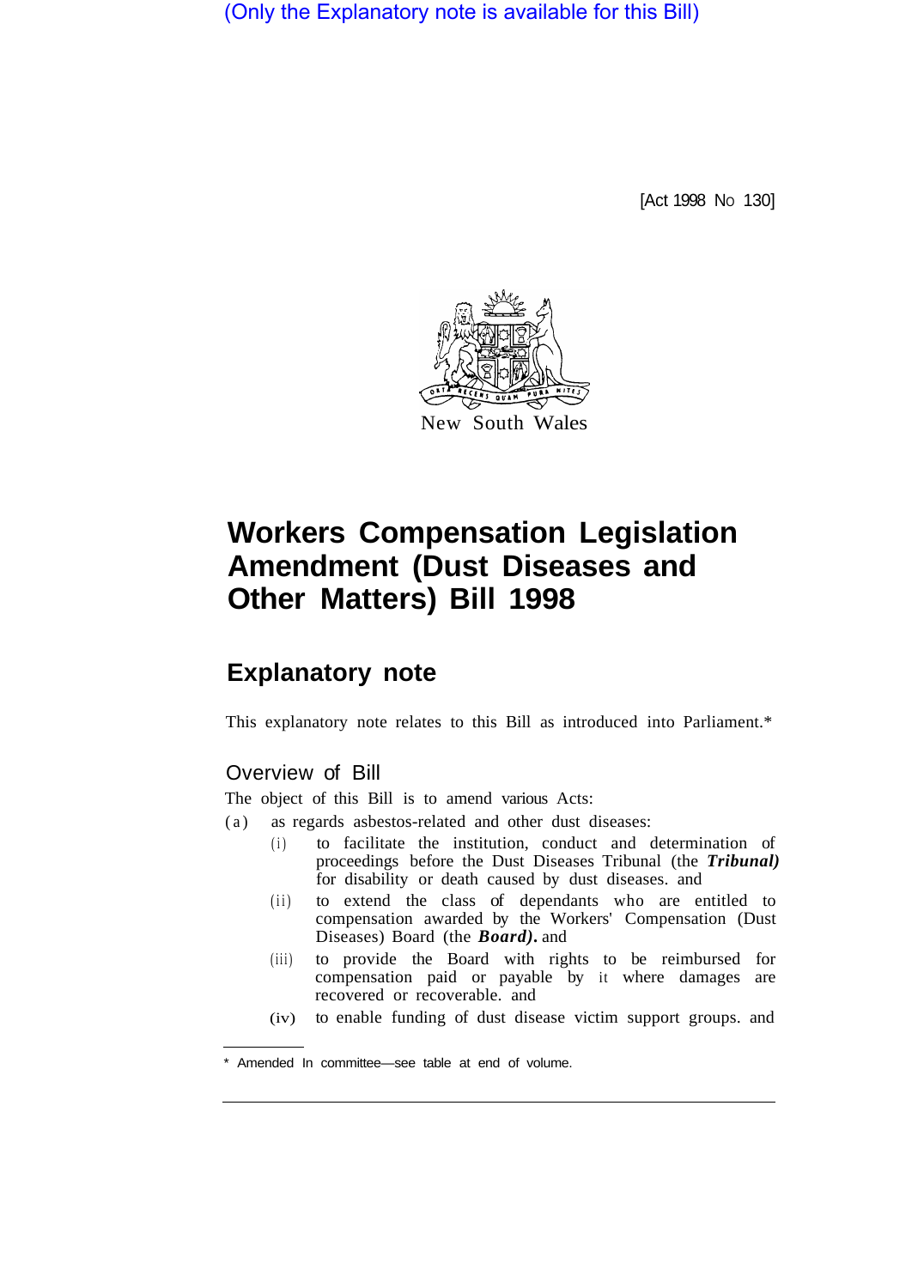Explanatory note

- $(b)$ as regards workers compensation generally:
	- (i) to enable proceedings to be brought against an insurer under a policy of workers compensation insurance where the employer has died or is defunct, and
	- (ii) to extend the class of dependants who are entitled to compensation, and
- $(c)$ for other purposes. including:
	- (i) to change the title of the office of Senior Member of the Tribunal to "President". and
	- (ii) to increase the membership of the Board.

The Acts proposed to be amended are as follows:

- *Bust Diseases Tribunal Act 1989,*   $(a)$
- $(b)$ *Law Reform (Miscellaneous Provisions) Act 1944,*
- $(c)$ *Law Reform (Miscellaneous Provisions) Act 1946,*
- $(d)$ *Limitation Act 1969,*
- *Workers Compensation Act 1987,*   $(e)$
- $(f)$ *Workers Compensation (Dust Diseases) Act 1942,*
- *Workplace Injury Management and Workers Compensation Act 1998,*   $(g)$

#### Outline of provisions

**Clause l** sets out the name (also called the short title) of the proposed Act.

**Clause 2** provides for the commencement of the proposed Act on a day or days to be appointed by proclamation.

**Clause 3** is a formal provision giving effect to the amendments to Acts as set out in the Schedules to the proposed Act.

#### **Schedule 1 Amendment of Dust Diseases Tribunal Act 1989**

**Schedule 1 [l]** inserts definitions of expressions used in the Act as proposed to be amended.

**Schedule 1 [2]** changes the title of the office of Senior Member of the Tribunal to "President". and makes consequential amendments. Clause 6 as proposed to be inserted by Schedule l [15] into Schedule 3 to the Act provides for the present Senior Member to continue as President. **Schedule 1 [9]** makes a further consequential amendment.

Explanatory note page 2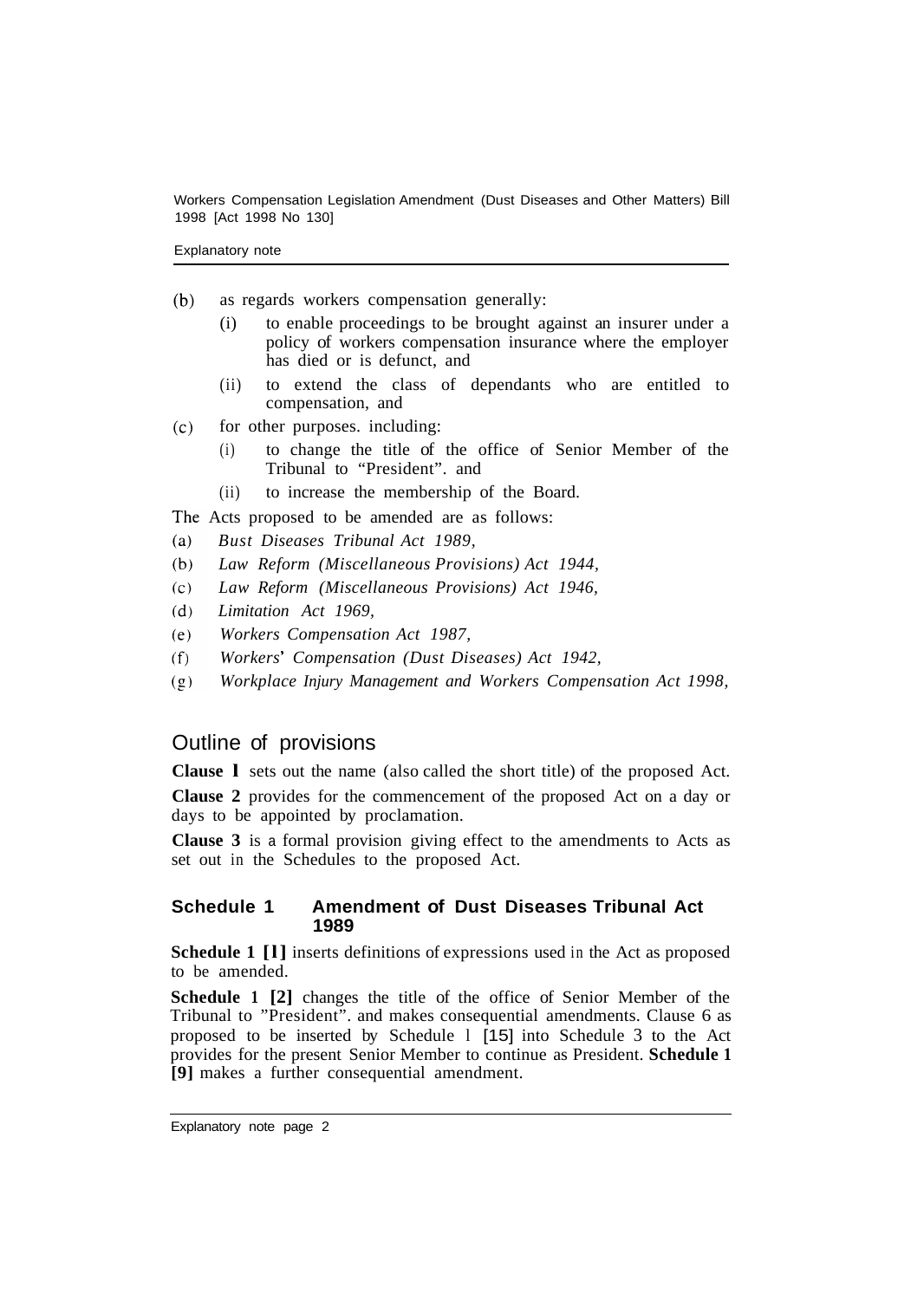Explanatory note

**Schedule l [3]** inserts a new section **12A** to abolish **all** limitation periods for the bringing of proceedings in relation to dust-related conditions before the Tribunal. This involves overriding provisions of the *Limitation Act 1969.* 

**Schedule 1 [4]** inserts a new section 12B to enable damages for non-economic loss to survive the death of the plaintiff in proceedings before the Tribunal. This involves overriding a provision of the *Law Reform (Miscellaneous Provisions) Act 1944.* 

**Schedule 1 [5]** inserts a new section 12C to abolish the settlement bar rule in proceedings before the Tribunal. The settlement bar rule provides that settlement of a claim with one joint tortfeasor has the effect of releasing all other joint tortfeasors. This will enable settlements involving multiple defendants to occur progressively. There is a view that the rule has already been impliedly abolished by the enactment of a provision of the *Law Reform (Miscellaneous Provisions) Act 1946,* and the Bill provides that the operation or interpretation of that provision is not affected by the proposed section 12C. The issue is dealt with in Discussion Paper 38 of the New South Wales Law Reform Commission, *Contributions between persons liable for the same damage* (September 1997). Reference is also made to Schedule 1 [10], which proposes the insertion of a rule-making power to provide for the disclosure of particulars. thereby also further facilitating progressive settlement of matters involving multiple defendants.

**Schedule 1 [6]** inserts a new section 12D to provide that damages for non-economic loss awarded in proceedings before the Tribunal are not to be reduced by any amounts payable under the *Workers' Compensation (Dust Diseases) Act 1942.* This deals with the decision in *James Hardie & Co Pty Ltd v Newton* (1 997) 42 NSWLR 729.

**Schedule 1 [7]** inserts a new section 25A to allow material obtained by discovery or interrogatories in connection with proceedings before the Tribunal to be used in other proceedings before the Tribunal.

**Schedule l [8]** inserts a new section 25B to provide that issues of a general nature determined in proceedings before the Tribunal (or on appeal from the Tribunal) should not be relitigated or reargued in other proceedings before the Tribunal, without the leave of the Tribunal. This would prevent the re-opening of issues already established. for example the carcinogenic nature of certain asbestos fibres. but would not apply to specific issues, for example whether a particular worker was exposed to such fibres.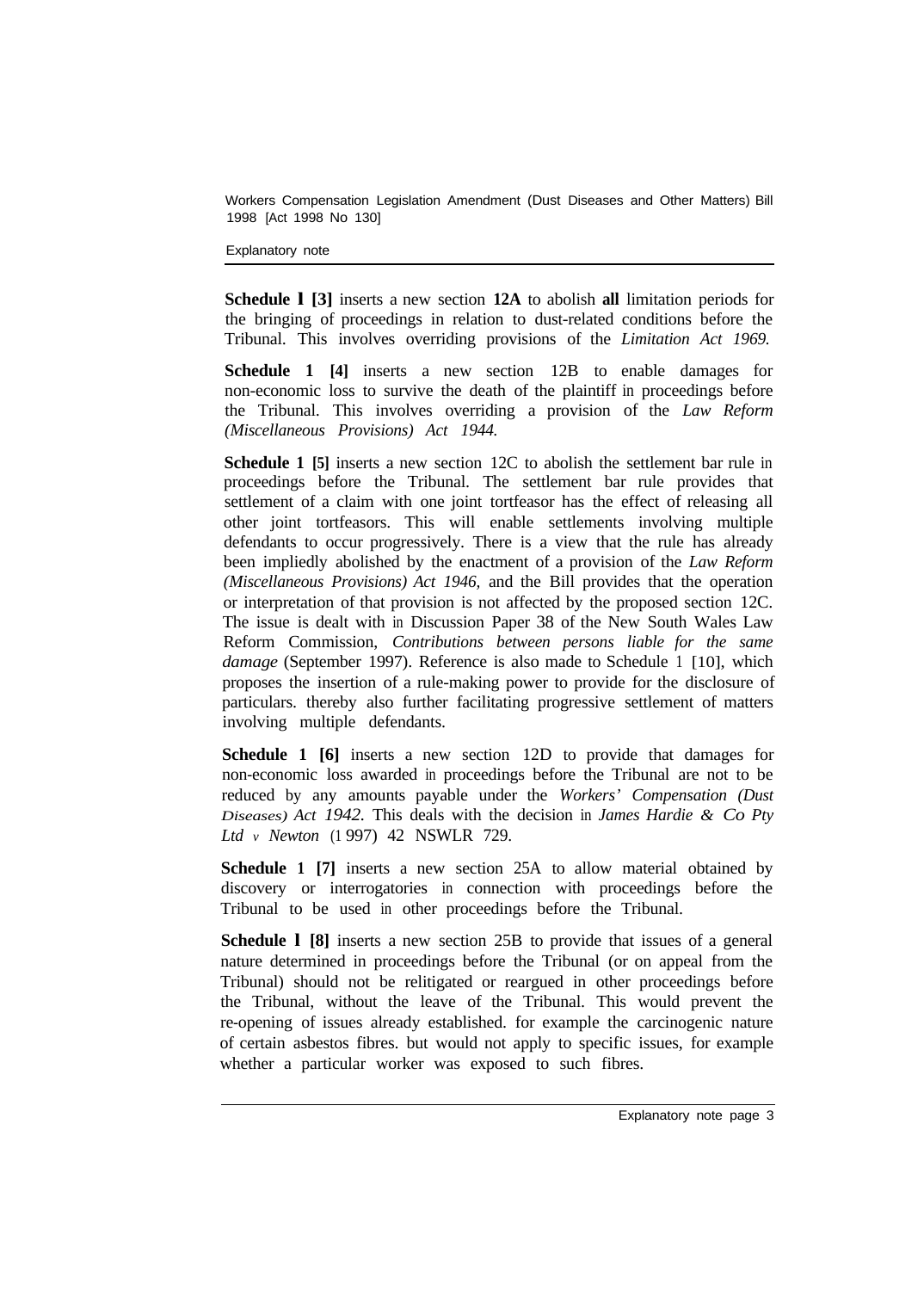Explanatory note

**Schedule 1 [10]** amends section 33 to enable additional rules to be made under the Act. Proposed section 33  $(4)$  (1) enables rules to be made for the purpose of requiring the plaintiff in proceedings before the Tribunal to disclose certain matters (thereby facilitating the progressive settlement of claims, including claims in cases involving joint, concurrent or consecutive tortfeasors). Proposed section 33 (4) (m) enables rules to be made for the purpose of requiring the filing of, and permitting (in appropriate cases) the disclosure of, particulars of settlements. Proposed section 33 (4) (n) enables rules to be made enabling the Tribunal to disapply proposed section 151AC of the *Workers Compensation Act 1987* in particular cases (thereby in appropriate circumstances facilitating litigation of matters referred to in section 151AB of that Act).

**Schedule 1** [11] inserts a new Part 5 to provide the machinery for arbitration of inter-insurer disputes. as contemplated by amendments proposed to be made to the *Workers Compensation Act 1987,* 

**Schedule 1 [12]** inserts a new Part 6 to deal with the making of interim payments in ordinary proceedings and in proceedings where there is such an inter-insurer dispute.

**Schedule 1 [13]–[15]** make amendments of a savings or transitional nature consequent on the proposed amendments.

#### **Schedule 2 Amendment of Law Reform (Miscellaneous Provisions) Act 1944**

**Schedule 2** amends section 2, as a consequence of the amendment proposed by Schedule 1 [4].

#### **Schedule 3 Amendment of Law Reform (Miscellaneous Provisions) Act 1946**

**Schedule 3** amends section 6 to enable proceedings to be brought directly against an insurer under a policy of workers compensation insurance (whether relating to dust diseases or otherwise) where the employer has died or is defunct. This overcomes the decision in *GIO General Limited v P Malathounis* (Court of Appeal, 30 September 1997).

#### **Schedule 4 Amendment of Limitation Act 1969**

**Schedule 4** amends section 8. as a consequence of the amendment proposed by Schedule 1 [3].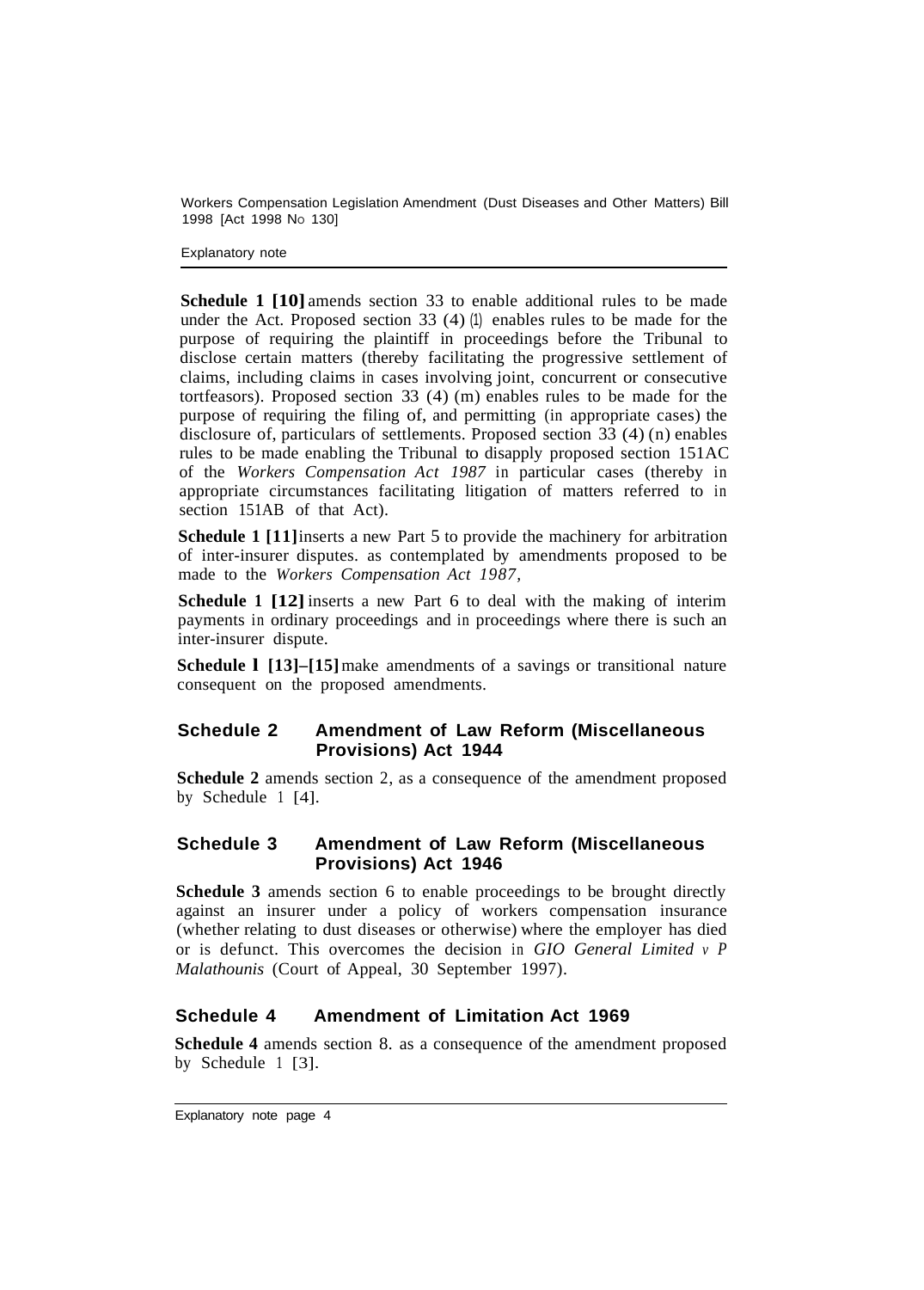Explanatory note

#### **Schedule 5 Amendment of Workers Compensation Act 1987**

**Schedule 5 [1]–[3]** make amendments consequential on amendments proposed to be made to the *Workplace Injury Management and Workers Compensation Act 1998* by Schedule 7. The amendments will extend the class of dependants who are entitled to Compensation under the Act. This is achieved by inserting definitions of *de facto relationship* and spouse by Schedule 7, which will extend the ambit of the Act to persons in a de facto relationship. Words and expressions used in the *Workers Compensation Act 1987* have the same meaning as in the *Workplace Injury Management and Workers Compensation Act 1998.* 

The insertion of that definition of *spouse* affects the operation of:

- (a) section 45 of the Act. in so far as it allows the Compensation Court to reduce or abolish an entitlement to weekly payments of compensation if that would result in a spouse's entitlement to social security benefits, and
- (b) section 61 of the Act. which defines the entitlement to medical care partly by reference to the care that an injured worker might reasonably expect from a spouse. and
- (c) section 151P of the Act. which limits the class of persons in whose favour damages for psychological or psychiatric injury may be awarded (family members and spouses).
- Other amendments affect:
- (a) section 31 of the Act, which currently provides for payment of benefits in respect of dependent children of a deceased worker to a widow or widower (payment will in future be to a surviving parent) (see  **Schedule 5 [1]),** and
- (b) section 37 of the Act. which currently includes de facto spouses among the persons in respect of whom a weekly payment may in certain cases be made by way of compensation for total incapacity (eligibility will in future be by references to persons in a de facto relationship) (see **Schedule 5 [2]),** and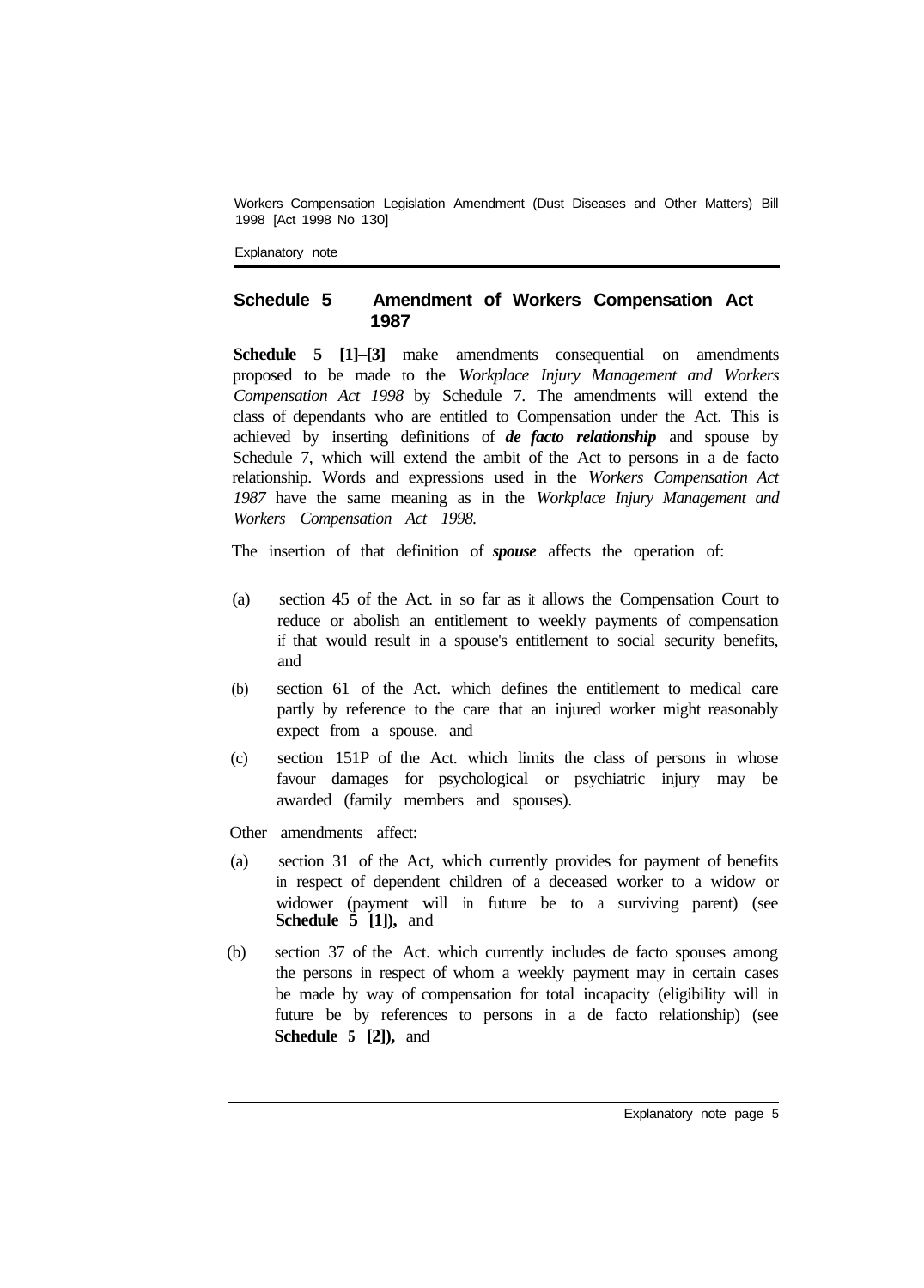Explanatory note

(c) section 85 of the Act, which currently provides for the manner of payment of a death benefit to a widow or widower (the provision will in future extend to a person in a de facto relationship) (see **Schedule 5 [3]).** 

**Schedule 5 [5]** inserts a new section 151AC, which is intended to complement section 151AB. Section 151AB provides a scheme for identifying one insurer (or in some cases two insurers) who are to be liable to pay the damages in cases of disease contracted by a gradual process, including a dust disease. Proposed section 151AC provides a mechanism. in the case of a dust disease, to designate one of two or more insurers for this purpose on an interim basis, pending resolution of a dispute as to which of them is liable. The proposed section 151AC will be capable of being disapplied by the Dust Diseases Tribunal in accordance with rules made under the *Dust Diseases Tribunal Act 1989* (see Schedule 1 [10]). **Schedule 5 [4]** makes a consequential amendment.

**Schedule 5 [6]** will enable regulations of a savings or transitional nature to be made.

#### **Schedule 6 Amendment of Workers' Compensation (Dust Diseases) Act 1942**

**Schedule 6 [1]–[3]** and **[7]–[12]** make amendments to extend the class of persons who are entitled to benefits under the Act. This is achieved by inserting definitions of *de facto relationship* and *spouse.* which will extend the ambit of the Act to persons in a de facto relationship. In the case of the death of a worker from a dust disease. eligibility for a lump sum (which is presently limited to the worker's spouse or de facto spouse and their children) is extended to other relatives (including parents. brothers and sisters) if there is no surviving spouse.

**Schedule 6 [4]** amends section 5 to increase (by two) the membership of the Board. so that there will be an additional employer representative and an additional employee representative.

**Schedule 6 [5]** amends section 5 by way of statute law revision.

**Schedule 6 [6]** amends section 6 to enable the Board to make grants from the Workers' Compensation (Dust Diseases) Fund to provide assistance to groups or organisations that provide support for victims of dust diseases or their families.

**Schedule 6 [13]** inserts a new section 8E, which provides the Board with rights to be reimbursed for compensation paid or payable by it where damages are recovered or recoverable by or in respect of a disabled or deceased worker from a negligent person (other than the worker's employer). These rights correspond in certain respects to those available to an employer